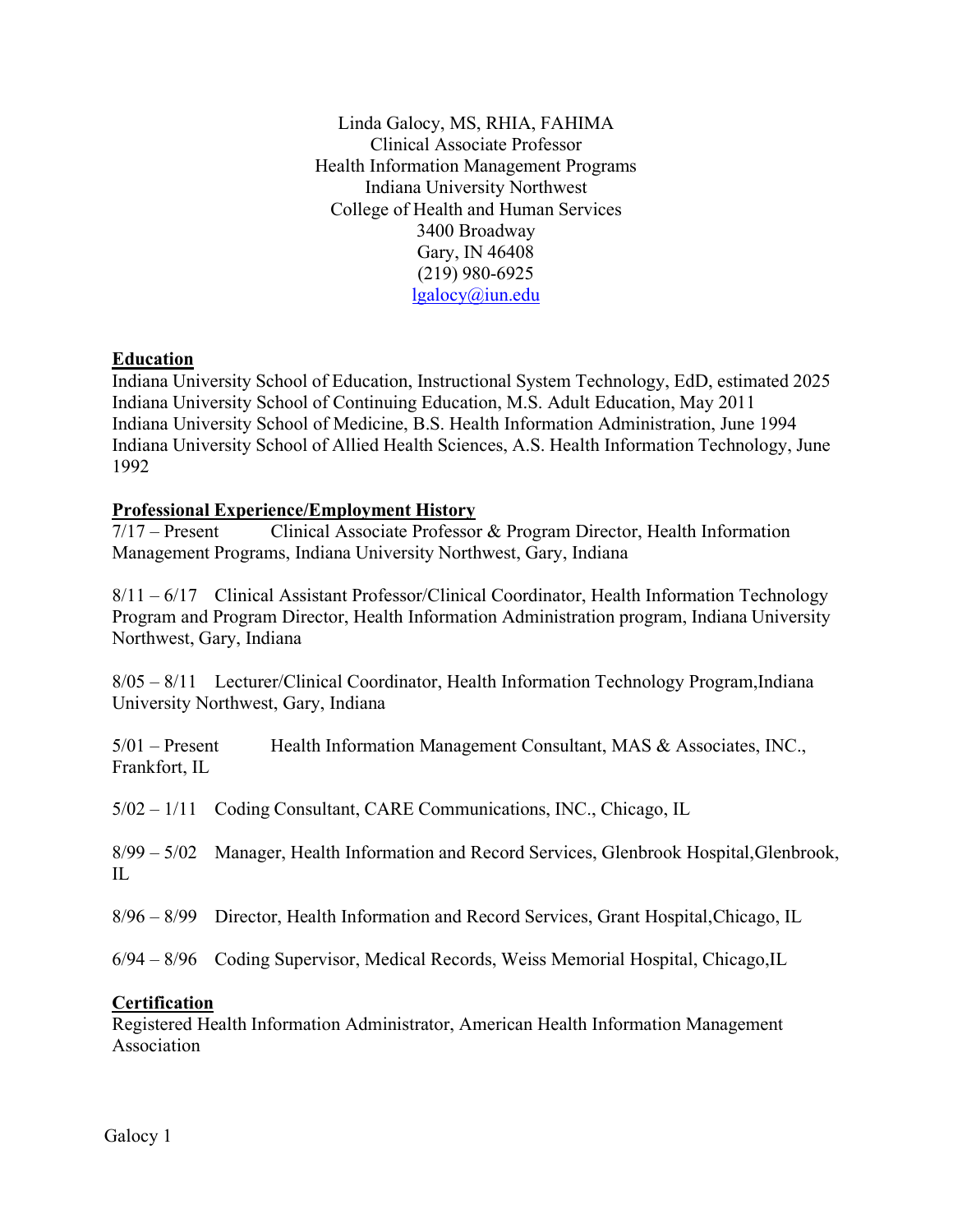# **Professional Organizational Memberships**

International Federation of Health Information Management Associations (IFHIMA) American Health Information Management Association (AHIMA) Indiana Health Information Management Association (IHIMA) Northern Indiana Health Information Management Association (NIHIMA)

# **Publications**

Service

Amatayakul, M. K., author; Galocy, L. (technical editor). Health IT: A Practical Guide to EHRs and Beyond. Chicago, IL: AHIMA.

Research/Creative Activity

Galocy, L. & Sattler, D. (2021). Privacy laws and COVID-19: What can businesses ask of their customers -- or of their employees? Regionally Speaking radio show with Lakeshore Public Radio. [https://www.lakeshorepublicradio.org/post/regionally-speaking](https://www.lakeshorepublicradio.org/post/regionally-speaking-wednesday-june-16-2021%23stream/0)[wednesday-june-16-2021#stream/0](https://www.lakeshorepublicradio.org/post/regionally-speaking-wednesday-june-16-2021%23stream/0)

# **Teaching**

# **Book Chapters**

- Galocy, L. (2012). Health records and health information management. In A. Adler & R. Carlton (Eds.), *Intro to Radiography Technology and Patient Care*, (pp. 317-328). Philadelphia, PA: Saunders Publishing.
- Galocy, L. (2012). *Education module for health record practice: Module 9* Retrieved from [https://ifhima.files.wordpress.com/2014/08/module-9-manual-for-educators.pdf.](https://ifhima.files.wordpress.com/2014/08/module-9-manual-for-educators.pdf)
- Galocy, L., Gentul, M., & Petrik, M. (2012). *Basic ICD-10-CM/PCS Coding Exercises.* In L.A. Schraffenberger (Ed.), Chicago, IL: AHIMA
- Galocy, L. (2017). Health record content and structure of the health record. In M.A. Skurka (Ed.), *Health Information Management Principles and Organization for Health Information Services* San Francisco, CA: Jossey-Bass.
- Galocy, L. (2017). The health record---electronic and paper. In M.A. Skurka (Ed.), *Health Information Management Principles and Organization for Health Information Services* San Francisco, CA: Jossey-Bass.
- Galocy, L. (2016). Health records and health information management. In A. Adler & R. Carlton (Eds.), *Intro to Radiography Technology and Patient Care*, (pp. 331-341). Philadelphia, PA: Saunders Publishing.

## **Presentations Teaching presentations**

Galocy 2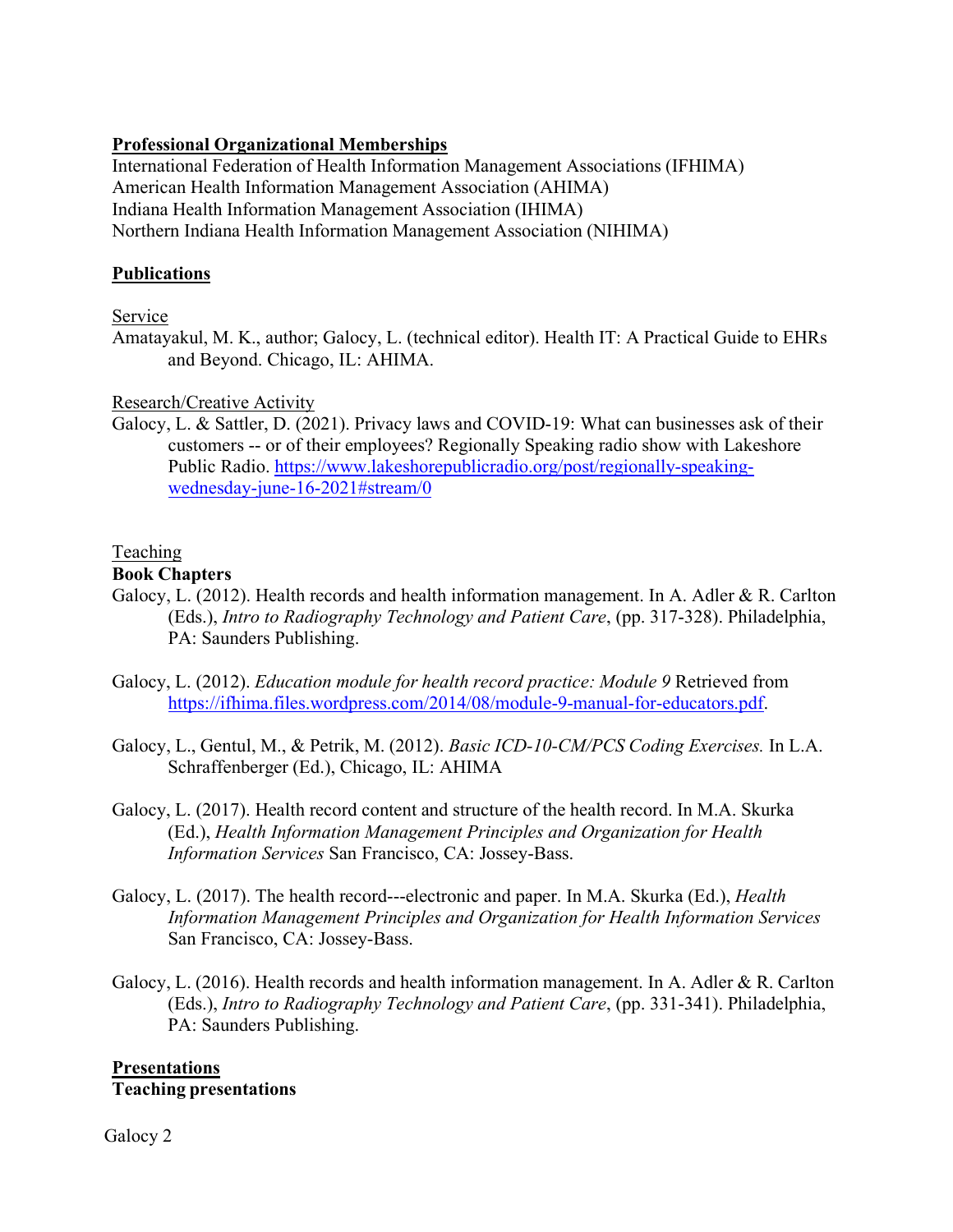Galocy, L. (2021, October). *Designing Virtual Experiential Learning Opportunities for Health Information Education.* Presentation at the meeting of the CAHIIM Fall Conference, Chicago (virtual).

Galocy, L. (2020, August). *Adjunct Faculty Needs Assessment*. Paper presentation at the meeting of the Assembly on Education, Chicago (virtual).

Galocy, L, (2016, August). *Assessment Techniques for Online (and even other types) of Courses.* Paper presentation at the meeting of the New Teaching Institute, Center for Innovation and Scholarship in Teaching and Learning, Indiana University Northwest.

Galocy, L. (2014, July). *Course Design.* Paper presentation at the meeting of the Faculty Development Institute, Assembly on Education, Chicago, IL.

Galocy, L. (2013, August). *Getting Started in Online and Hybrid Course Design*. Paper presentation at the New Teaching Institute, Center for Innovation and Scholarship in Teaching and Learning, Indiana University Northwest.

Galocy, L. (2009, July). *Managing and Growing Your Practicum Sites: Secrets for Successful Professional Practice Experiences*. Paper presentation at the Assembly on Education, Chicago.

# **Invited presentations and Consultantships**

CCHIIM Commissioner update, Northern Indiana Health Information Management Association, June 2020

MyChart – A Variety of Experiences, Community Engagement Conference, Indiana University Northwest, December 13, 2019

Data Governance, Northern Indiana Health Information Management Association, March 22, 2019

Professional Talk, Northern Indiana Health Information Management Association, March 23, 2018

Grand Rounds Conference Presenter for ICD-10-CM, Methodist Hospitals, Southlake and Northlake campuses, August – October 2015 (5 Presentations)

ICD-10-CM Training, Gary Community Health Center, September – October 2015 (2 Presentations)

ICD-10-CM Training, Winfield Family Practice, October 7, 2015

ICD-10-CM/PCS Refresher Training, Northern Indiana Health Information Management Association, August 29, 2015

ICD-10-CM/PCS Cardiovascular Disorders and Procedures, Northern Indiana Health Information Management Association, March 21, 2014

ICD-10-CM/PCS Cardiology Case Studies, Northern Indiana Health Information Management Association, March 28, 2014

Delegate update, Northern Indiana Health Information Management Association, August 12, 2011

Delegate update, Indiana Health Information Management Association, October 2011 Delegate update, Northern Indiana Health Information Management Association, November 2010

Speaker, Personal Health Record, November 2007

Delegate Update, November 2010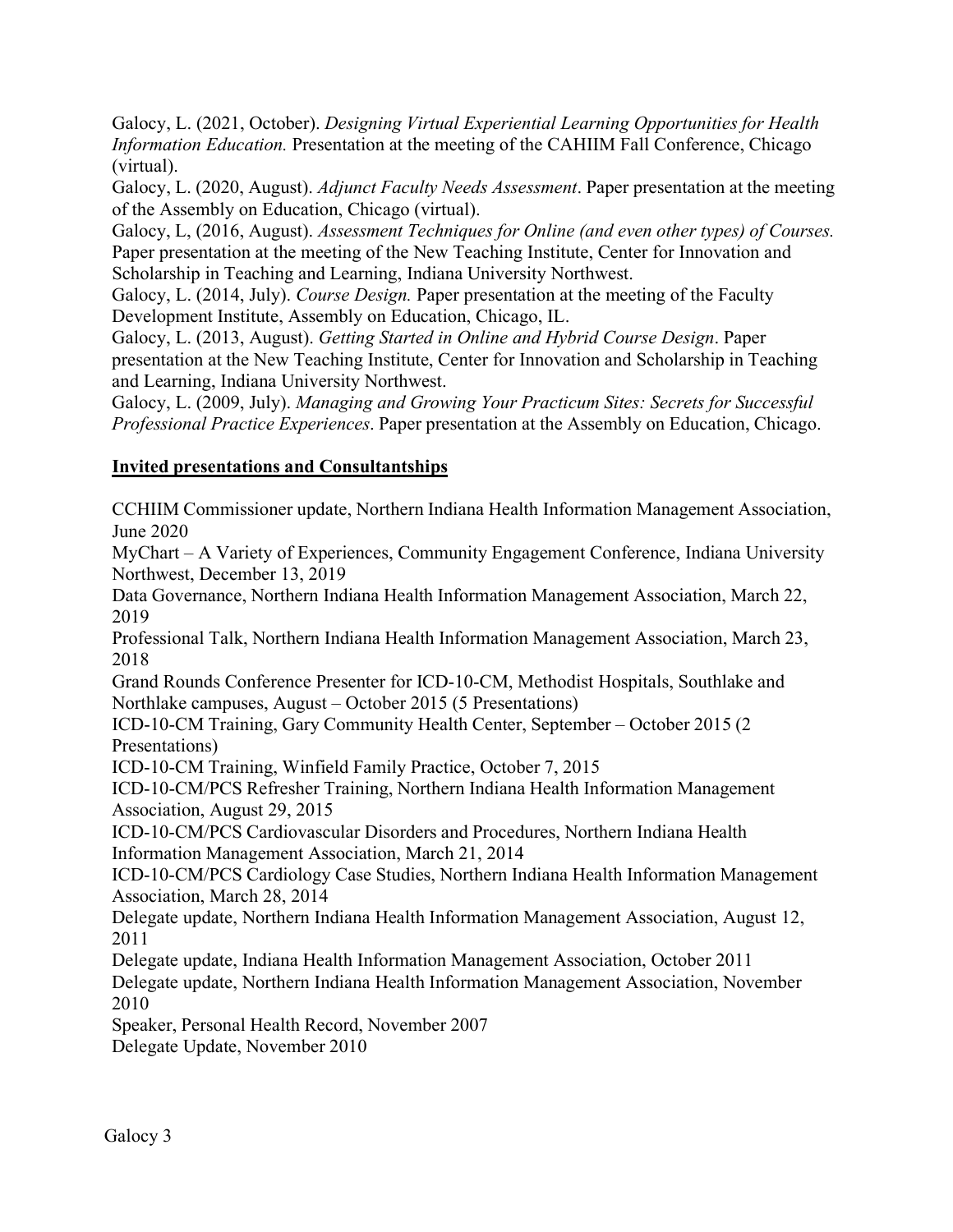Advanced Cardiology Coding using ICD-10-CM & PCS, Northern Indiana Health Information Management Association, February 2014 & Indiana Health Information Management Association, April 2014 Coding in ICD-10-CM, Infections & Parasitic Diseases, Neoplasms, Disease of the Blood & Blood Forming Organs, Indiana Health Information Management Association, August 2013 Introduction to PCS/Definitions/Guidelines, Indiana Health Information Management Association, August 2013 Auditing & Documentation Review, Northwest Indiana American Academy of Procedural Coders, September 2012 ICD-10 Coding in the Digestive System, Indiana Health Information Management Association Annual Meeting, April 2012 ICD-10-CM and PCS Overview, Northern Indiana Health Information Management Association, July 2011 ICD-10-CM and PCS Overview, Indiana Health Information Management Association Coding Review workshop, August 2010 ICD-10-CM and PCS, Indiana University Northwest Clinical Site workshop, April 2010 ICD-10-CM and PCS General Overview, Northern Indiana Health Information Management Association, November 2009 Franciscan Medical Specialists, Munster, IN 2008 – 2015 Methodist Physician Group, Gary, IN 2011- current Hinsdale Orthopedics, Hinsdale, IL 2011- current Seattle Cancer Care Center, Seattle, WA 2011 – 2014 Franciscan Hammond Clinic, Munster, IN 2013 - 2014 Munster Same Day Surgery, Munster, IN 2001 - 2012 Broadwest Surgery Center, Merrillville, IN 2010 – 2012 Center for Specialty Surgery, Munster, IN 2010 - 2012 Novamed Eye Center, Merrillville, IN 2001 - 2011 **Teaching**

# **Current Courses Taught**

CPT Coding, Summer 2017 - current, Fall 2015, Fall 2014 Computer Applications in HIT, Spring 2020 - Present Computer Systems in Healthcare, Fall 2015 - Present ICD coding, Fall 2017 - current Finance Principles in HIM, Spring 2020 - Present Professional Practicum, Summer 2014 – Present

# **Previous Courses Taught**

Capstone, Spring 2018 Clinical Experience I, Summer 2006 – 2016 Clinical Experience in Coding & Classification Systems, Fall 2005-2014 Clinical Experience in Health Care Delivery and Quality Assessment, Spring 2005-2014 Computer Applications in Health Information Technology, Spring 2005-2011 Healthcare Data Management in HIM, Fall 2012 - 2017 Introduction to Health Records, Spring 2006 – 2019 Medical Terminology, Fall 2005 – 2015

Galocy 4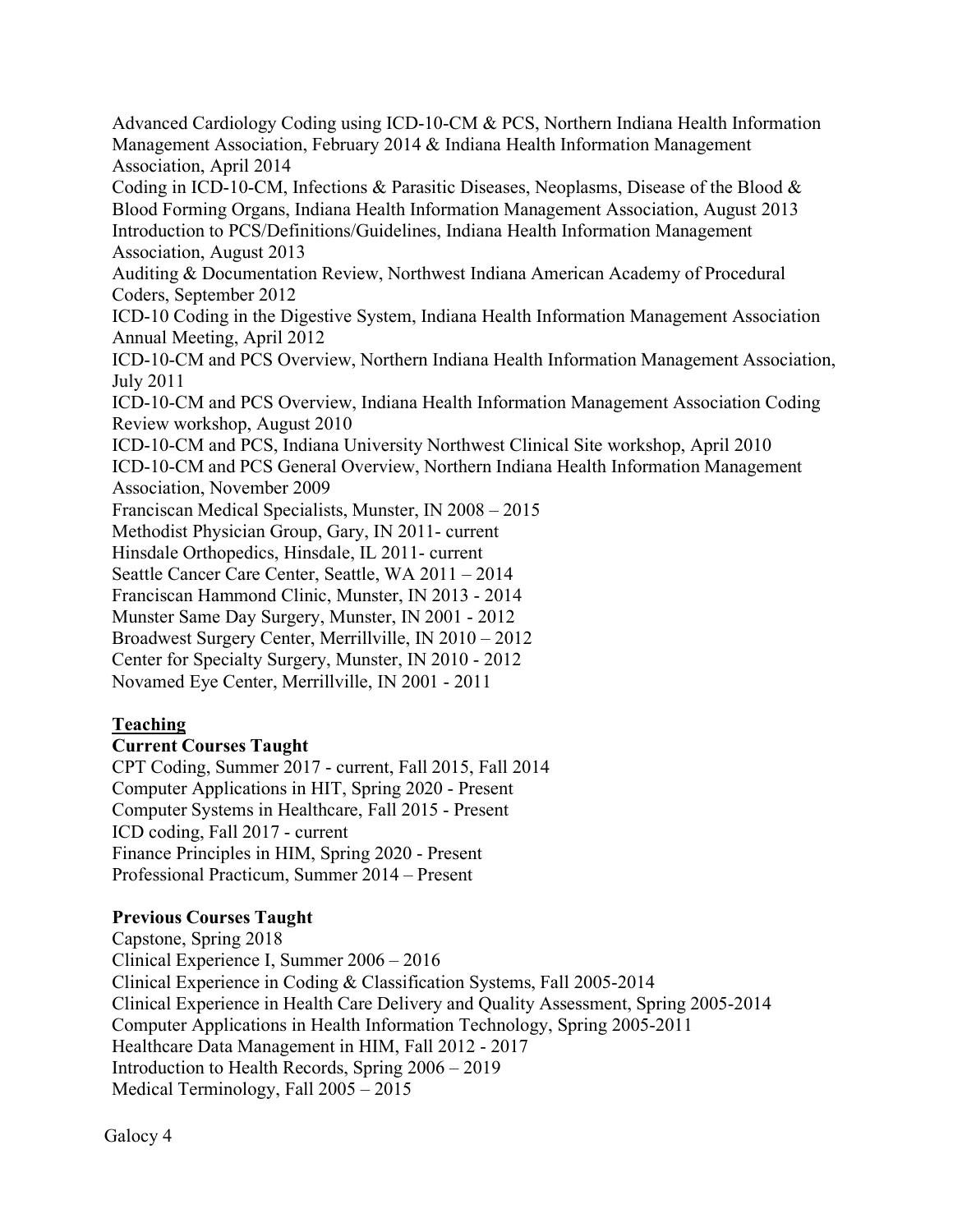Research Principles for HIM, Spring 2014-2019

# **Professional Development Activities**

*Applying Quality Matters*, Quality Matters, Center for Innovation in Scholarship and Teaching, Indiana University Northwest, Summer 2019

*Blueprint for Success,* Center for Innovation in Scholarship and Teaching, Indiana University Northwest, Fall 2017

*Teaching Online and Blending MOOC Content,* Center for Innovation in Scholarship and Teaching, Indiana University Northwest, 2015

*Engaging Students with VoiceThread,* Center for Innovation in Scholarship and Teaching, Indiana University Northwest, 2015

*Creating Effective Assessments*, Online Learning Consortium Institute: Workshops, 2015 *Improving Course Administration*, IU ADA Awareness Training, 2015

*Online Teaching I Course*, Center for Innovation in Scholarship and Teaching, Indiana University Northwest, 2011

Attend annual Assembly on Education symposium for Health Information Management educators – 2006 to present

*ICD-10-CM/PCS Trainer Academy*, American Health Information Management Association, AHIMA-Approved ICD-10 Trainer 2009-2014

# **Service**

# **Professional Organization Service**

American Health Information Management Association Commission on Certification for Health Informatics and Information Management (CCHIIM), January 2020 – 3-year term ending on December 2022 Fellowship Committee, Chair, January 1, 2019 – December 2019, Member, January 1, 2018 – December 2018 Council for Excellence in Education, Curricular Workgroup, 2017 – 2018 Member of Core Curriculum content development group, Dec. 2017 – 2018 Subgroup Leader, Bachelor Curriculum Review, Feb. 2018 - 2019 Academic Affairs, CHTS Content Group & Competency Framework Subgroup, 2017 Council for Excellence in Education, Workforce Workgroup member, 2017-2018 Council for Excellence in Education, 2016 candidate for council member Council for Excellence in Education, Faculty Development Workgroup member, 2015 – 2016 Meeting facilitator –Assembly on Education Conference, July 2015 Council for Excellence in Education, Nominating Committee member, 2015 CSA Strategic Initiative Achievement Reviewer, June 2015 Item Writer – Commission on Certification for Health Informatics and Information Management, 2013 – 2015 Health Information Exchange Practice Council – 2008-2010 Action Community for Excellence (ACE) member, Action Community for e-HIM Excellence

Indiana Health Information Management Association Member, ICD-10 task force, 2010 – 2015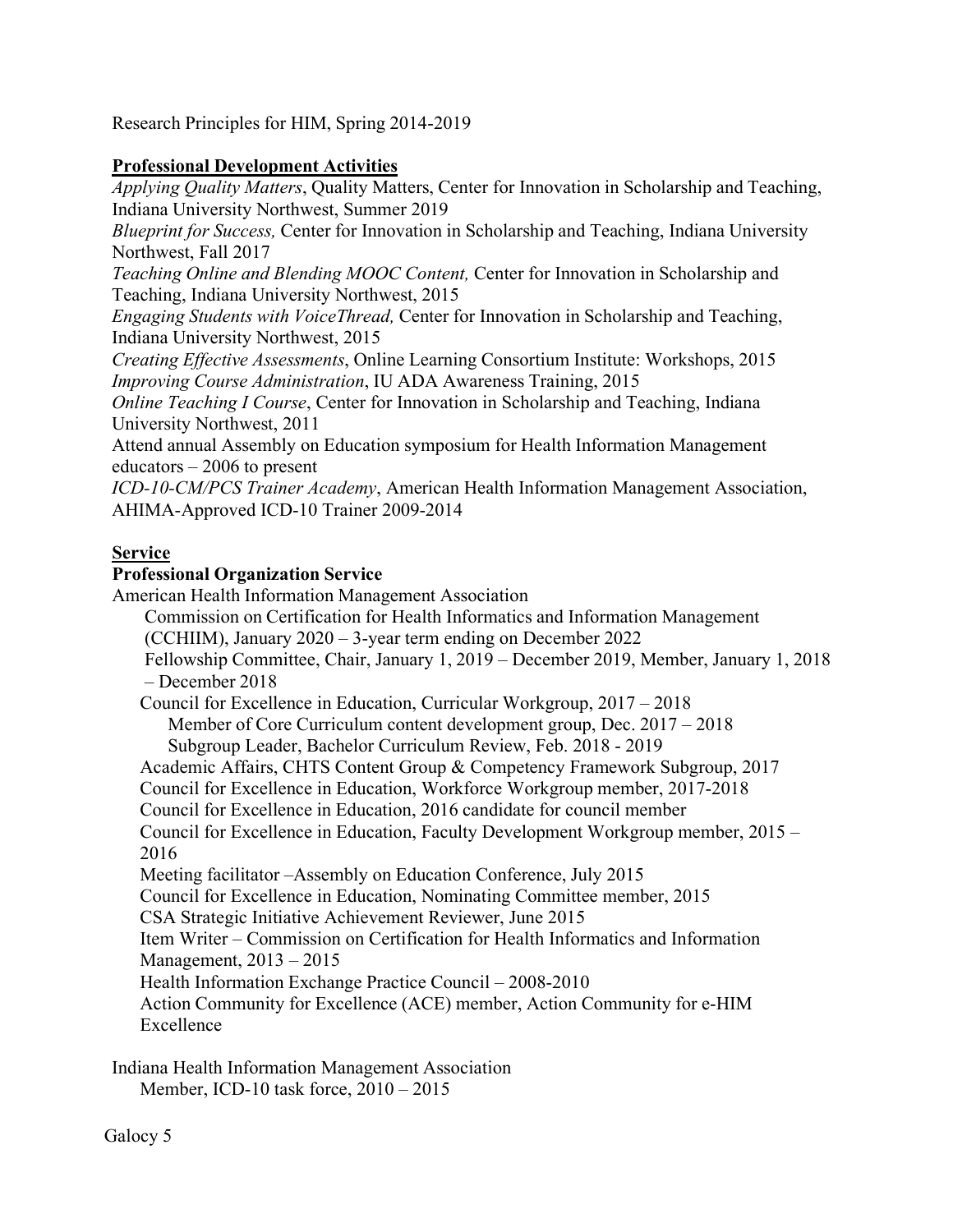Past-President, 2012 – 2013 President, 2011 – 2012 President-elect, 2010 – 2011 Chair, e-HIM committee, 2008-2010 Co-chair, Professional Development Committee, 2007 – 2008

Northwest Indiana Health Information Management Association Past-President, 2005-2006 President, 2004 - 2005 President-elect, 2003- 2004

## **Academic Service**

University Center for Innovation and Scholarship in Teaching and Learning, AMP space Early Adopter Program, 2021 - current Center for Innovation and Scholarship in Teaching and Learning, Fellow, Adjunct Faculty Needs Project, 2019 – current Faculty Executive Committee, At-Large Representative, College of Health & Human Services, 2020-2021 FACET Leadership committee, September 2018-May 2019 New Student Orientation Committee, 2015-2017 FACET Candidate Review Committee, 2014-2016 Academic Affairs Committee, 2012 – 2019 Search and Screen Committee, EVCAA, 2015 Faculty Organization Executive Committee, CHHS representative 2013-2015, At Large representative 2016-2018 Scholarship Committee, 2012 – 2015 Admissions Committee, 2013- 2014 Center for Innovation and Scholarship in Teaching and Learning Distance Education Committee, Member & Representative for College of Health & Human Services, 2011 – 2012 Faculty Development, 2011-2012 Campus Survey & Curriculum Committee, 2011- 2012 Writing Across the Curriculum Committee, 2010 – 2011 Classroom Technology and Distributed Education Committee, 2006-2008

School

College of Health and Human Services Assessment Committee, 2014- Present College of Health and Human Services Curriculum Committee, 2009-2011, 2019

Peer Mentoring

Center for Innovation and Scholarship in Teaching and Learning – Peer Reviewer for the following courses: